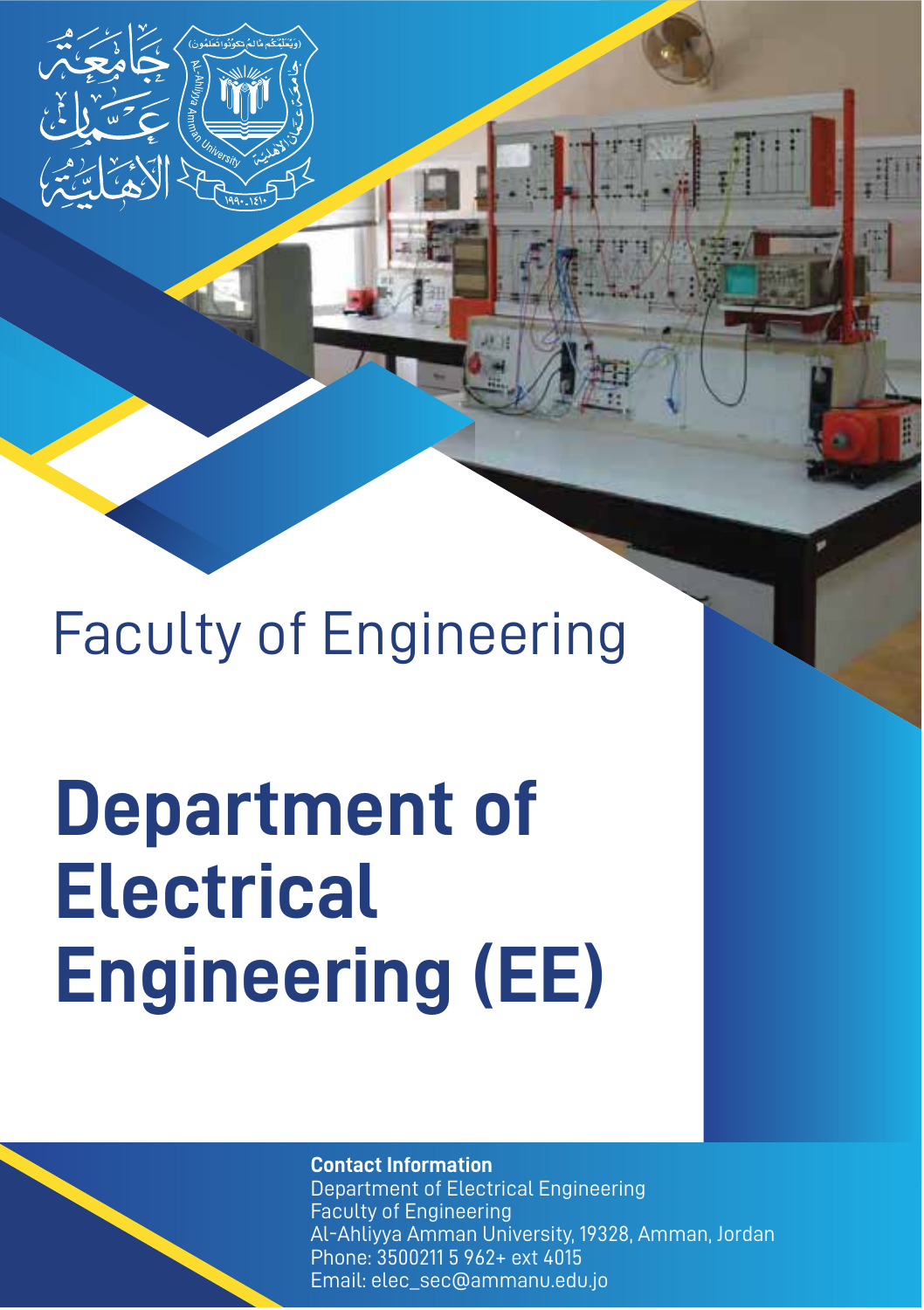#### **Overview**

Electrical Engineering major is one of the most remarkable and oldest engineering programs in the world. Due to the local and regional labor market need for the electrical engineering program, it was introduced to the Faculty of Engineering in 2012. Electrical Engineering has a great importance in advancing technical development, as electrical engineers have an effective role in all development plans and their various engineering projects. Electrical engineers design, create and sustain various engineering facilities, such as electrical stations, transportation lines, and distribution networks, in addition to their active role in the design and management of various communication systems as well as engineering project management and cost analysis. Electrical engineers have several job opportunities available in various development fields, whether in government or private sectors in the local, regional, and global labor market.

#### **Mission**

Excellence in the quality of the graduates academically and professionally to meet the requirements of the local and regional labor market and to keep up with the technological advancements in the field. Stimulate and strengthen the scientific research in Electrical Engineering.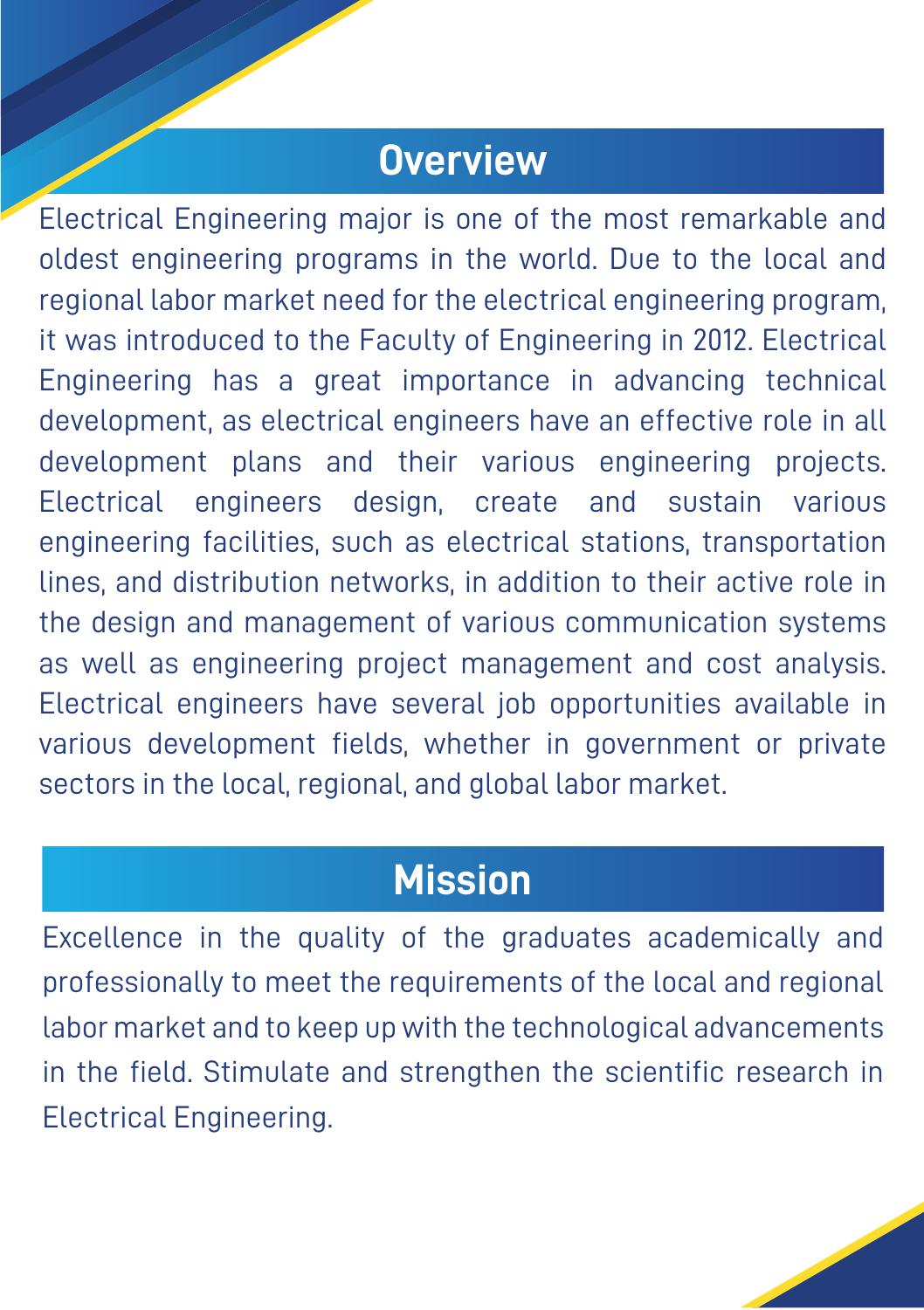## **Program Educational Objectives (PEOs)**

- PEO1: Identify, analyse, formulate, and solve electrical engineering problems associated with the workplace, both independently and in a multidisciplinary team environment.
- PEO2: Demonstrate commitment and progress in a continuous learning, professional development, and leadership.
- PE03: Apply the acquired knowledge in serving the society and understand the professional and ethical responsibilities.

## **Student Outcomes (SOs)**

- **1.** An ability to identify, formulate, and solve complex engineering problems by applying principles of engineering, science, and mathematics.
- **2.** An ability to apply engineering design to produce solutions that meet specified needs with consideration of public health, safety, and welfare, as well as global, cultural, social, environmental, and economic factors.
- **3.** An ability to communicate effectively with a range of audiences.
- **4.** An ability to recognize ethical and professional responsibilities in engineering situations and make informed judgments, which must consider the impact of engineering solutions in global, economic, environmental, and societal contexts.